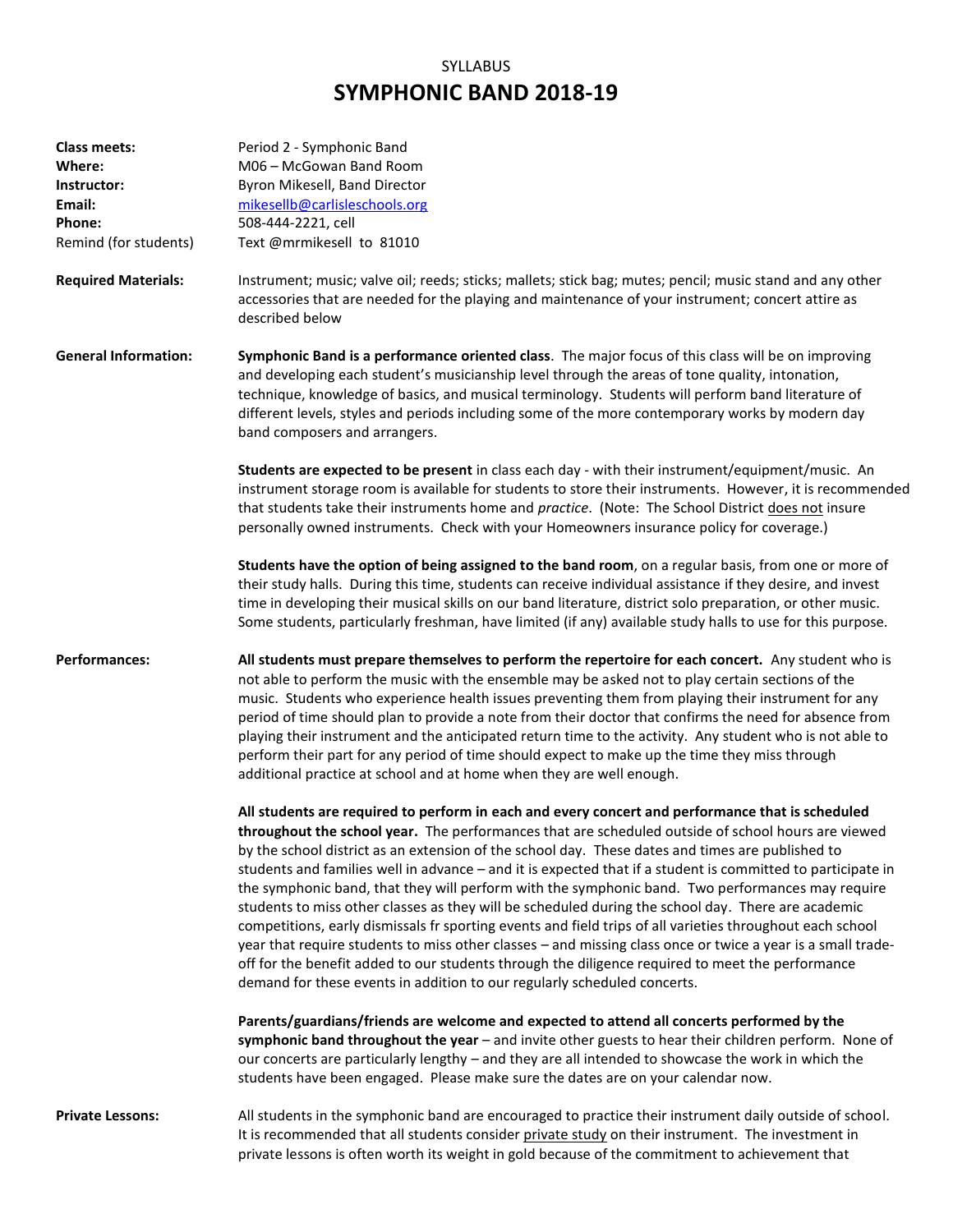|                                       | accompanies private study. Private study will greatly enhance student musical growth, result in a better<br>musical ensemble for all students, and will even better prepare students for musical success with<br>district band auditions, college auditions, and beyond. Please talk with Mr. Mikesell for a private<br>teacher recommendation.                                                                                                                                                                                                                                                                                                                                                                                                                                                                                                                                                                                                        |
|---------------------------------------|--------------------------------------------------------------------------------------------------------------------------------------------------------------------------------------------------------------------------------------------------------------------------------------------------------------------------------------------------------------------------------------------------------------------------------------------------------------------------------------------------------------------------------------------------------------------------------------------------------------------------------------------------------------------------------------------------------------------------------------------------------------------------------------------------------------------------------------------------------------------------------------------------------------------------------------------------------|
| Grading:                              | Specific grade requirements are available in Powerschool for students and parents to view as<br>assignments are made. Accommodations are routinely made for students relative to each assignment<br>because each musician is at a different place in their development - and each of us exhibits a different<br>speed of skill acquisition. Playing tests will be regularly assigned. These will be evaluated on tone<br>quality/intonation, rhythm/technique, and musicality. Written tests and concert reflections will also<br>be assigned. Other grading considerations will include preparedness for rehearsal (improvement from<br>one rehearsal to the next), daily in-class performance, rehearsal etiquette/attire, and concert<br>attendance. Students are responsible for checking Powerschool daily - especially if you were absent<br>from a rehearsal so you can be apprised of any assignments that may have been made in your absence. |
|                                       | Grading is weighted on the following scale for each marking period<br>40% - Performances<br>30% - Rehearsals<br>30% - Practice reflections, concert reflections, playing tests, other assignments                                                                                                                                                                                                                                                                                                                                                                                                                                                                                                                                                                                                                                                                                                                                                      |
| Late Work Policy:                     | Most of us are busy but we must get organized enough to complete our work in a timely manner. Late<br>work will receive 10-20% less credit than work that is completed on time (depending on the type of<br>assignment). Playing assignments that are completed late impact the entire ensemble - and will<br>therefore be more heavily weighted. Extensions for written work will be considered only if discussed<br>via email with Mr. Mikesell three or more days in advance of an assignment due date. A student's<br>request for an extension must be documented by an email from the student at lease three days before<br>the due date and should include as much pertinent information about the need for the extension as<br>possible. If there is no response to your request OR if your request for an extension is denied, you must<br>complete the assignment on time in order to receive full credit.                                    |
| <b>Concert Attire:</b>                | Ladies will wear a long black skirt with a plain black over the shoulder blouse/top, dark knee-<br>highs or pantyhose and black dress shoes. Alternatively, a long black dress is also acceptable.<br>The definition of "long" is "floor length - or within a few inches of the floor."                                                                                                                                                                                                                                                                                                                                                                                                                                                                                                                                                                                                                                                                |
|                                       | Gentlemen will wear a black suit - to include black pants, black suit jacket, white dress shirt, long<br>tie or bow tie (any color tie is fine), black socks and black dress shoes.                                                                                                                                                                                                                                                                                                                                                                                                                                                                                                                                                                                                                                                                                                                                                                    |
| <b>Additional Notes about attire:</b> | Ladies long skirts must be comparable to http://www.formalwear-outlet.com/i477.html. If you<br>do not own a floor-length black skirt, you are welcome to make one, have a friend make one for<br>you, or order one from the website above. When ordered from the website, it takes 4-6 weeks<br>to ship - so DON'T WAIT if you plan to order online. The white top/blouse must be plain white.<br>No flowers, lettering, etc. If you have trouble finding something plain - you are welcome to find<br>something you like on the website above.                                                                                                                                                                                                                                                                                                                                                                                                        |
|                                       | Gentlemen do not need to have pants and jacket that are exactly the same material or made by<br>the same company. They just need to be black - so shopping for the jacket at a thrift store or<br>consignment shop may be a great way to save money. Plan ahead and allow time to shop. These<br>kinds of stores don't always have exactly what you are looking for the first time you shop. If you<br>have to buy something - it is advisable to purchase something a little large so you have room to<br>grow without purchasing a new set of concert attire mid-year. Although it may feel "too big" to<br>you, few people will notice on the stage if something doesn't fit the guy in the back row quite<br>right. @ WEAR BLACK SOCKS. When you sit down, the audience can see your white socks. NO<br>SNEAKERS (regardless of how "cool" they are, they just don't work on the stage for a concert.)                                             |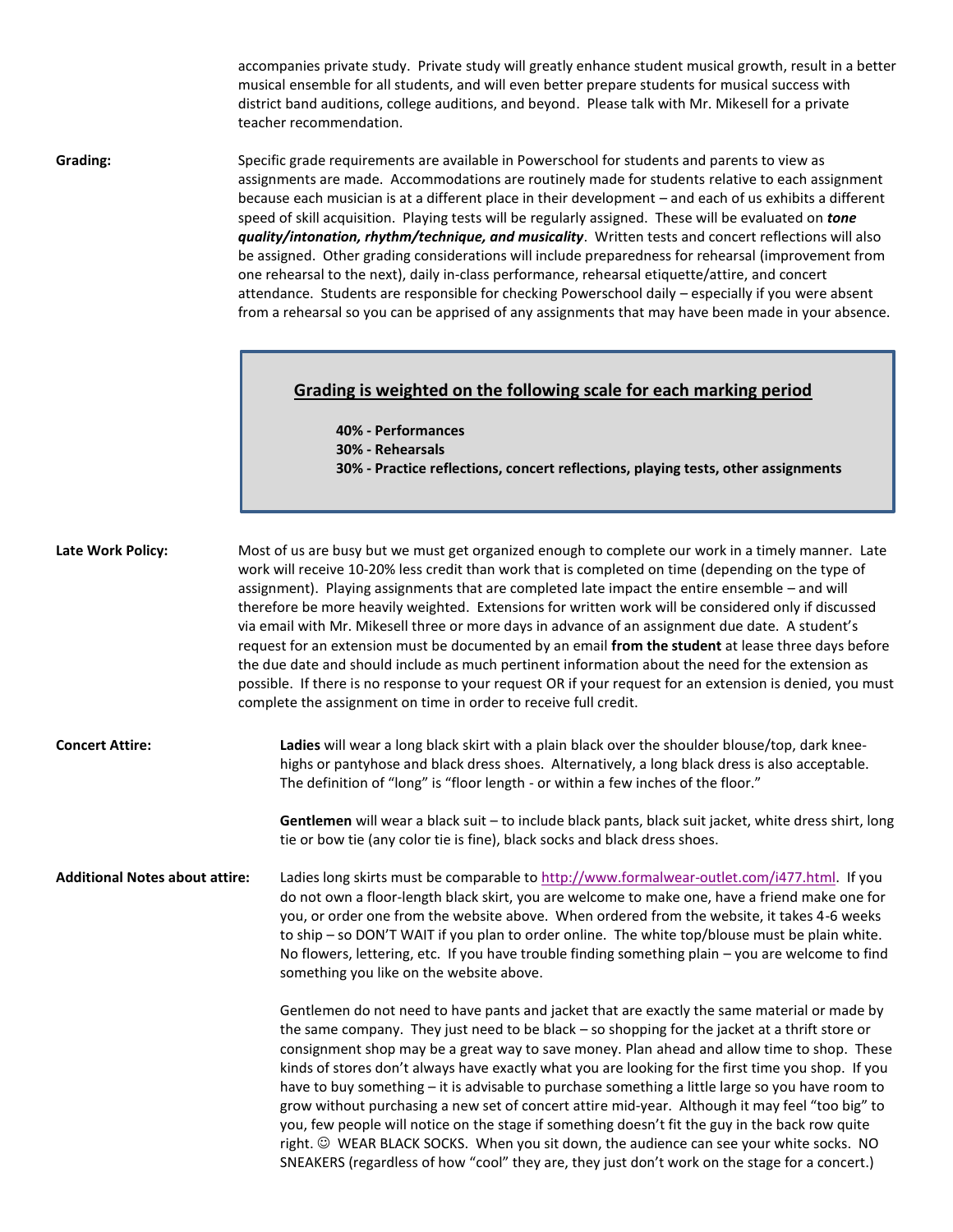## **SYMPHONIC BAND 2018-19 CALENDAR**

| <b>Performances:</b>                     | Attendance is required at all concerts and performances below                                                                                                             |
|------------------------------------------|---------------------------------------------------------------------------------------------------------------------------------------------------------------------------|
| <b>Tuesday November 13</b>               | Fall Music Department Concert 7:00PM Barr Auditorium<br>Call time for students is 5:45PM                                                                                  |
| <b>December</b>                          | A concert performance will likely be confirmed for December in the first couple weeks<br>of school. This date and time will be made available as soon as it is confirmed. |
| Tuesday, March 19                        | CASD District Band Concert 7:00PM Barr Auditorium<br>Call time for students is 5:45PM                                                                                     |
| Thursday, March 21                       | CASD District Orchestra Concert 7:00PM Barr Auditorium<br>Call time for students is 6:00PM                                                                                |
| Monday, April 29                         | Symphonic Band Adjudication Performance<br>Performance during school (most likely periods 1-4)                                                                            |
| Thursday, May 2                          | Spring Band Concert 7:30PM Barr Auditorium<br>Call time for students is 6:15PM                                                                                            |
| Thursday, May 9                          | Spring Orchestra Concert 7:00 PM Swartz Auditorium<br>Call time for students is 6:30PM                                                                                    |
| Friday, May 24                           | Memorial Day Parade Practice 6-7PM                                                                                                                                        |
| Monday, May 27                           | Memorial Day Parade and Service on the Carlisle square 9:00AM<br>Call time for students is 8:15AM                                                                         |
| Date not confirmed<br>most likely May 29 | Performance at Senior Renaissance Program<br>Call time for students is 6:30PM                                                                                             |
| Thursday, May 30                         | Graduation - Report to HS Band Room by 5:15PM                                                                                                                             |